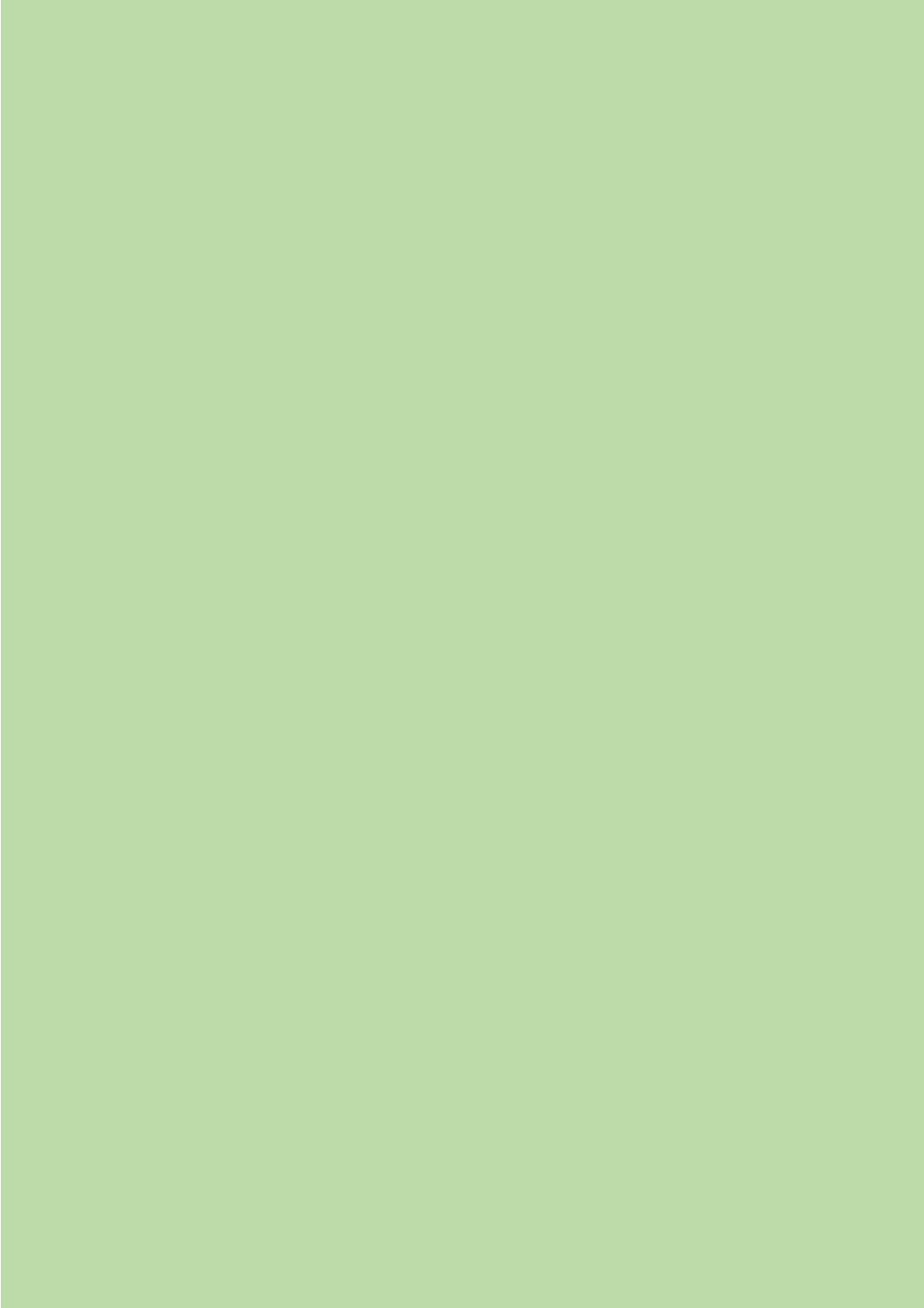## **CHAPTER IV REVENUE SECTOR**

#### **4.1 Trend of revenue receipts**

The Tax and Non-tax revenue raised by the Government of Manipur during the year 2018-19, the State's share of net proceeds of Union taxes and duties and GIA received from the GoI during the year and the corresponding figures for the preceding four years are mentioned in **Table No. 4.1.1**.

|                             |                                                         |          |          |          |           | $\langle \bar{z}$ in crore) |  |  |  |
|-----------------------------|---------------------------------------------------------|----------|----------|----------|-----------|-----------------------------|--|--|--|
| <b>S.N.</b>                 | <b>Particulars</b>                                      | 2014-15  | 2015-16  | 2016-17  | 2017-18   | 2018-19                     |  |  |  |
|                             | <b>Revenue raised by the State Government</b>           |          |          |          |           |                             |  |  |  |
| 1                           | Tax revenue                                             | 516.83   | 550.44   | 586.67   | 790.94    | 1,046.05                    |  |  |  |
|                             | Non-tax revenue                                         | 183.73   | 149.48   | 164.8    | 174.07    | 166.24                      |  |  |  |
|                             | <b>Total</b>                                            | 700.56   | 699.92   | 751.47   | 965.01    | 1,212.29                    |  |  |  |
|                             | <b>Receipts from the GoI</b>                            |          |          |          |           |                             |  |  |  |
| $\mathcal{D}_{\mathcal{L}}$ | State's share of Union<br>taxes and duties              | 1,526.89 | 3,142.42 | 3,757.12 | 4,154.33  | 4,698.59                    |  |  |  |
|                             | <b>GIA</b>                                              | 5,770.82 | 4.437.76 | 4.620.52 | 5.238.49  | 4,650.83                    |  |  |  |
|                             | <b>Total</b>                                            | 7,297.71 | 7,580.18 | 8,377.64 | 9,329.82  | 9,349.42                    |  |  |  |
| 3                           | <b>Total receipts of State</b><br>Government $(1 \& 2)$ | 7,998.27 | 8,280.10 | 9,129.12 | 10,357.83 | 10,561.71                   |  |  |  |
|                             | Percentage of 1 to 3                                    | 9        | 8        | 8        | 9         | 11                          |  |  |  |

| Table No. 4.1.1 Trends of revenue receipts |  |  |  |
|--------------------------------------------|--|--|--|
|--------------------------------------------|--|--|--|

*Source: Finance Accounts.* 

The above table indicates that during 2018-19 the revenue raised by the State Government was  $\bar{\tau}$  1212.29 crore being 11 *per cent* of its total revenue receipts of  $\bar{\tau}$  10,561.71 crore of the State. The balance receipts of  $\bar{\tau}$  9,349.42 crore (89 *per cent*) during 2018-19 were from Government of India as State's share of net proceeds of Union taxes and duties and GIA.

Details of Budget of tax revenue and actual receipts of tax revenues for the period 2014-15 to 2018-19 are given in the following table.

|                                       |           |                |           |                          |           |                |           |                |           |                          | $\overline{\mathcal{E}}$ in crore)                          |  |
|---------------------------------------|-----------|----------------|-----------|--------------------------|-----------|----------------|-----------|----------------|-----------|--------------------------|-------------------------------------------------------------|--|
| <b>Head of</b>                        |           | 2014-15        | 2015-16   |                          | 2016-17   |                | 2017-18   |                |           | 2018-19                  | <b>Increase</b><br>$(+)/$<br>decrease                       |  |
| revenue                               | <b>BE</b> | <b>Actuals</b> | <b>BE</b> | <b>Actuals</b>           | <b>BE</b> | <b>Actuals</b> | <b>BE</b> | <b>Actuals</b> | <b>BE</b> | <b>Actuals</b>           | (-) in 2018-<br>19 over<br>2017-18 (in<br><i>per cent</i> ) |  |
| Taxes on<br>sales, trade<br>etc.      | 500.00    | 433.33         | 570.00    | 466.51                   | 570.00    | 499.65         | 700.00    | 385.58         | 204.66    | 253.02                   | $(-)$ 34.38                                                 |  |
| Goods and<br>Services Tax             | NA        | NA             | NA        | NA                       | NA        | NA             | 0.00      | 301.53         | 400.98    | 694.70                   | $(+)$ 130.39                                                |  |
| Motor<br>Vehicles Tax                 | 22.31     | 20.77          | 25.43     | 23.29                    | 27.00     | 25.04          | 40.00     | 36.14          | 45.60     | 39.83                    | $(+)$ 10.21                                                 |  |
| Stamps &<br>Registration<br>Fees      | 7.14      | 7.76           | 10.27     | 10.45                    | 11.00     | 10.03          | 30.00     | 13.98          | 34.20     | 17.62                    | $(+) 26.04$                                                 |  |
| <b>State Excise</b>                   | 14.52     | 9.32           | 11.96     | 8.78                     | 12.00     | 9.32           | 12.00     | 9.37           | 13.68     | 8.18                     | $(-) 12.70$                                                 |  |
| Land<br>Revenue                       | 1.24      | 1.42           | 1.45      | 2.59                     | 2.50      | 1.91           | 5.00      | 1.44           | 5.70      | 3.54                     | $(+)$ 145.83                                                |  |
| Taxes and<br>duties on<br>electricity | 0.50      | -              | 0.06      | $\overline{\phantom{a}}$ | 0.06      | 0.01           | 0.06      | 0.00           | 0.07      | $\overline{\phantom{a}}$ | NA                                                          |  |

**Table No. 4.1.2 Details of Tax Revenue**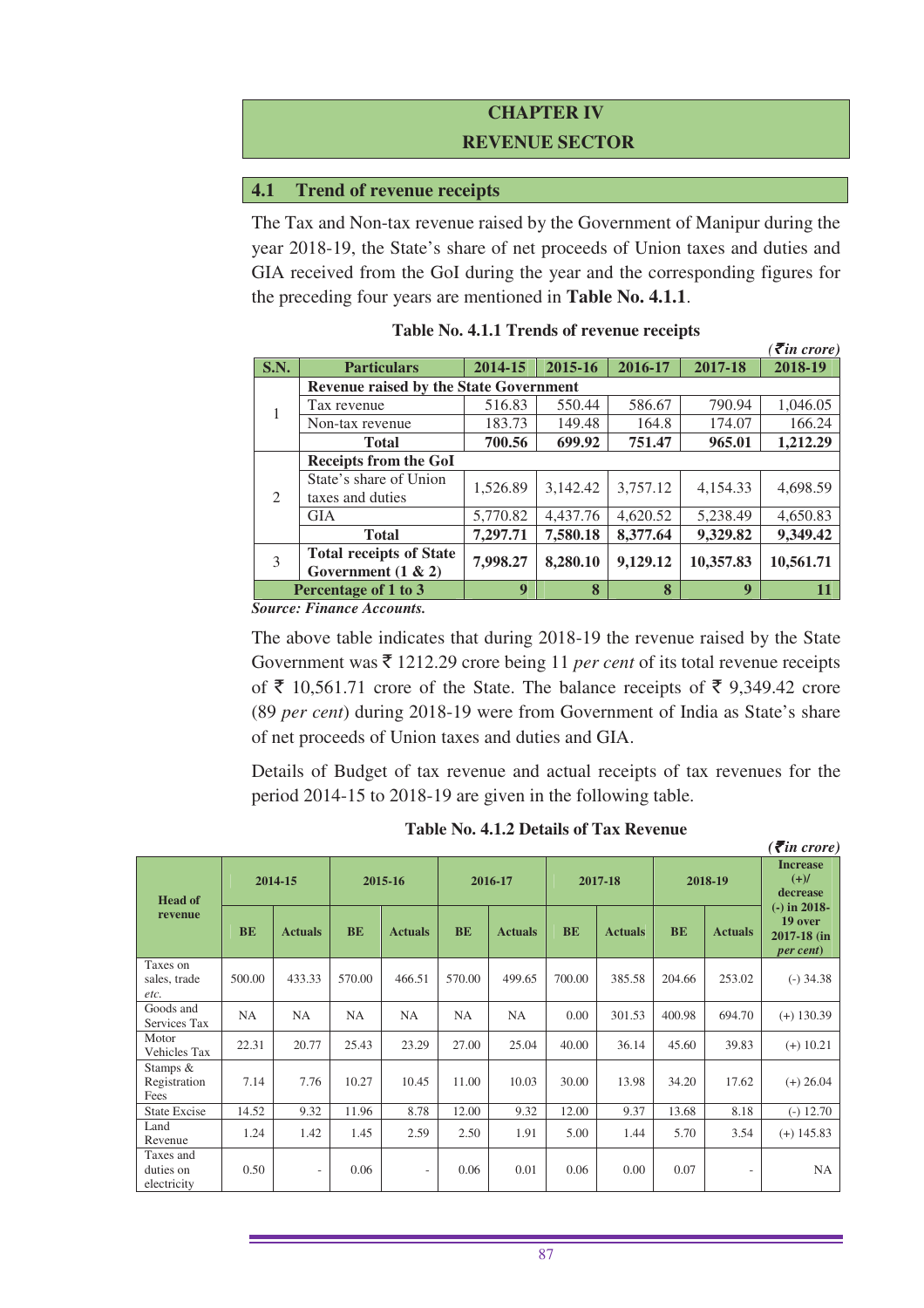| <b>Head of</b> |           | 2014-15        |           | 2015-16                                                  |           | 2016-17        |           | 2017-18        |           | 2018-19        | <b>Increase</b><br>$(+)/$<br>decrease<br>$(-)$ in 2018-           |
|----------------|-----------|----------------|-----------|----------------------------------------------------------|-----------|----------------|-----------|----------------|-----------|----------------|-------------------------------------------------------------------|
| revenue        | <b>BE</b> | <b>Actuals</b> | <b>BE</b> | <b>Actuals</b>                                           | <b>BE</b> | <b>Actuals</b> | <b>BE</b> | <b>Actuals</b> | <b>BE</b> | <b>Actuals</b> | 19 over<br>2017-18 (in<br><i>per cent</i> )                       |
| 106<br>Others  | 75.12     | 44.25          | 51.98     | 38.82                                                    | 44.64     | 40.73          | 44.81     | 42.89          | 51.08     | 29.16          | $(-)$ 32.01                                                       |
| <b>Total</b>   | 620.83    | 516.85         | 671.15    | 550.44                                                   | 667.20    | 586.69         | 831.87    | 790.93         | 755.97    | 1046.05        | $(+)$ 32.25                                                       |
|                |           |                |           | Corneo Annual Eingeolal Chatomorta and Eingenee Accounts |           |                |           |                |           |                | $# \, \mathbf{D} E$ , $\mathbf{D} \ldots$ de at $E$ at $m \geq 1$ |

*Source: Annual Financial Statements and Finance Accounts. # BE: Budget Estimate.*

The GST receipts at  $\bar{\xi}$  694.70 crore were  $\bar{\xi}$  293.72 crore more than the budgeted receipts. The details of budget estimates of non-tax revenue and actual realisations of the non-tax revenues actually raised during the period 2014-15 to 2018-19 are indicated in the following table.

| $\mathcal{L}$ in crore,           |           |               |           |               |           |               |           |               |           |               |                                                                              |
|-----------------------------------|-----------|---------------|-----------|---------------|-----------|---------------|-----------|---------------|-----------|---------------|------------------------------------------------------------------------------|
|                                   |           | 2014-15       |           | 2015-16       |           | 2016-17       |           | 2017-18       |           | 2018-19       | <b>Increase</b>                                                              |
| <b>Head of revenue</b>            | <b>BE</b> | <b>Actual</b> | <b>BE</b> | <b>Actual</b> | <b>BE</b> | <b>Actual</b> | <b>BE</b> | <b>Actual</b> | <b>BE</b> | <b>Actual</b> | $(+)/$<br>$decrease(-)$<br>in 2018-19<br>over 2017-<br>$18$ (in per<br>cent) |
| Misc. General<br>Services         | 184.12    | 132.48        | 129.27    | 106.09        | 129.27    | 118.61        | 150.00    | 114.39        | 150.00    | 111.37        | $(-) 2.64$                                                                   |
| Interest receipts                 | 33.52     | 30.60         | 38.61     | 27.43         | 38.61     | 19.73         | 40.54     | 19.27         | 42.57     | 18.68         | $(-)$ 3.06                                                                   |
| Forestry and<br>Wild Life         | 4.18      | 4.62          | 4.33      | 3.65          | 4.33      | 6.46          | 35.00     | 23.61         | 35.00     | 15.26         | $(-)$ 35.37                                                                  |
| Major and<br>Medium<br>Irrigation | 11.46     | 2.04          | 12.38     | 0.64          | 2.00      | 1.58          | 2.10      | 0.27          | 2.21      | 2.68          | $(+)$ 892.59                                                                 |
| Public Works                      | 20.14     | 2.90          | 2.11      | 1.26          | 2.11      | 0.90          | 2.22      | 1.87          | 2.33      | 1.62          | $(-) 13.37$                                                                  |
| Other Adm.<br>Services            | 3.84      | 1.01          | 1.38      | 0.99          | 1.38      | 6.43          | 1.45      | 2.34          | 1.52      | 3.09          | $(+)$ 32.05                                                                  |
| Police                            | 1.19      | 0.79          | 1.20      | 0.72          | 1.20      | 1.38          | 1.26      | 0.91          | 1.32      | 1.42          | $(+)$ 56.04                                                                  |
| Medical and<br>Public Health      | 0.13      | 0.34          | 0.33      | 0.25          | 0.33      | 0.50          | 0.35      | 1.16          | 0.37      | 0.69          | $(-)$ 40.52                                                                  |
| Co-operation                      | 0.34      | 0.49          | 0.26      | 0.37          | 0.26      | 0.14          | 0.27      | 0.34          | 0.29      | 0.41          | $(+)$ 20.59                                                                  |
| Other non-tax<br>receipts         | 25.14     | 8.46          | 29.55     | 8.06          | 11.72     | 9.07          | 12.31     | 9.91          | 12.93     | 11.01         | $(+)$ 11.09                                                                  |
| <b>Total</b>                      | 284.06    | 183.73        | 219.42    | 149.48        | 191.21    | 164.80        | 245.50    | 174.07        | 248.54    | 166.23        | $(-)$ 4.50                                                                   |

**Table No. 4.1.3 Details of Non-tax Revenue** 

 $(\vec{F}$ *in crore*)

*Source: Annual Financial Statements and Finance Accounts. # BE: Budget Estimate* 

The State Government Departments reported following reasons for the variations:

- Co-Operative Department reported (March 2020) that the increase in revenue was due to auditing of previous pending accounts of co-operative societies during 2018-19.
- In respect of Major and Medium Irrigation, Water Resources Department stated that increase in the revenue during 2018-19 was due to the receipt of interest on Mobilisation Advances, hire charges of machineries, sale proceeds and water tax, *etc*.
- Public Works Department stated that decrease in the revenue during 2018- 19 was due to the less realisation of revenue.

 $\overline{a}$ <sup>106</sup> Other taxes include taxes on immovable property other than agricultural land, Taxes on Goods and Passengers and taxes and duties on agricultural income.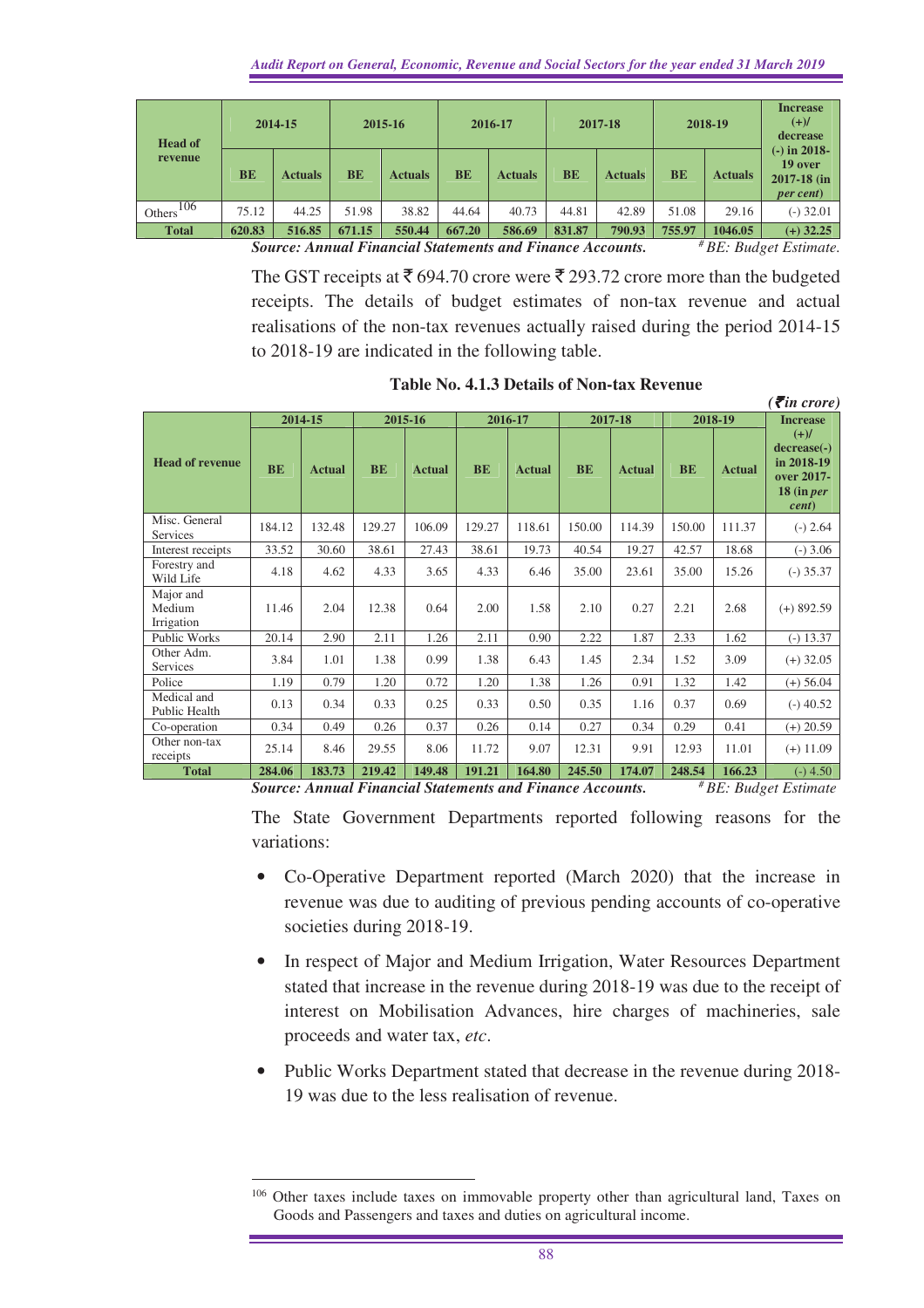#### **4.2 Response of Departments/Government towards Audit**

The Principal Accountant General (Audit), Manipur {PAG (Audit)} conducts audit of the Government Departments and their units to test check the transactions and to verify the maintenance of important accounts and other records as prescribed in the Rules and procedures. On conclusion of these audits, Inspection Reports (IRs) incorporating irregularities detected during the audit and not settled on the spot are issued to the heads of the offices audited with copies to the next higher authorities for taking suitable corrective actions. The heads of the offices/ Governments are required to promptly comply with the observations contained in the IRs, rectify the defects/ omissions and furnish reply to the PAG (Audit) within one month from the date of issue of IRs. Serious financial irregularities are identified for their inclusion in the Comptroller  $\&$ Auditor General of India's Annual Audit Report on the Government of Manipur.

At the end of June 2019, there were 304 Inspection Reports issued up to March 2019 with 1,084 paragraphs involving  $\bar{\tau}$  209.84 crore as outstanding audit observations. The corresponding figures for the preceding two years are also given in the table given below.

#### **Table No. 4.2.1 Details of pending Inspection Reports**

|                                                  | <b>June 2017</b> | <b>June 2018</b> | <b>June 2019</b> |
|--------------------------------------------------|------------------|------------------|------------------|
| Number of pending IRs                            | 273              | 275              | 304              |
| Number of outstanding audit observations         | 858              | 866              | 0.084            |
| Amount involved ( $\bar{\tau}$ <i>in crore</i> ) | 181.00           | 206.38           | 209.84           |

*Source: Records of the PAG (Audit), Manipur.* 

**4.2.1** The Department-wise details of the IRs and audit observations outstanding as on 30 June 2019 and their financial implications are mentioned in the following table.

| Table No. 4.2.2 Department wise details of Outstanding Inspection Reports |  |                       |
|---------------------------------------------------------------------------|--|-----------------------|
|                                                                           |  | $\mathcal{F}$ in cror |

|                           |                                |            |                              | $\left( \bar{\boldsymbol{\xi}}$ in crore) |
|---------------------------|--------------------------------|------------|------------------------------|-------------------------------------------|
|                           |                                |            | No. of outstanding           | <b>Money value</b>                        |
| <b>Name of Department</b> | <b>Nature of receipts</b>      | <b>IRs</b> | <b>Audit</b><br>observations | involved                                  |
| Finance                   | Taxes on sales, trade etc.     | 63         | 317                          | 125.28                                    |
| Excise                    | <b>State Excise</b>            | 12         | 41                           | 5.79                                      |
| Revenue                   | Land revenue                   | 126        | 387                          | 32.23                                     |
| Transport                 | <b>Taxes on Motor Vehicles</b> | 83         | 254                          | 42.98                                     |
| Stamp and Registration    | Stamp & Registration Fees      | 20         | 85                           | 3.56                                      |
|                           | <b>Total</b>                   | 304        | 1084                         | 209.84                                    |

*Source: Records of the PAG (Audit), Manipur.* 

In respect of 26 IRs issued during 2018-19, Audit did not receive even the first replies from 13 head of the offices within the prescribed period of one month from the date of issue of the IRs. Large pendency of 304 IRs due to the nonreceipt of the replies/ further clarification is indicative of the fact that the Head of Offices and the Departments had not given due importance to the audit findings and had not initiated any action to rectify the omissions and irregularities pointed out by Audit.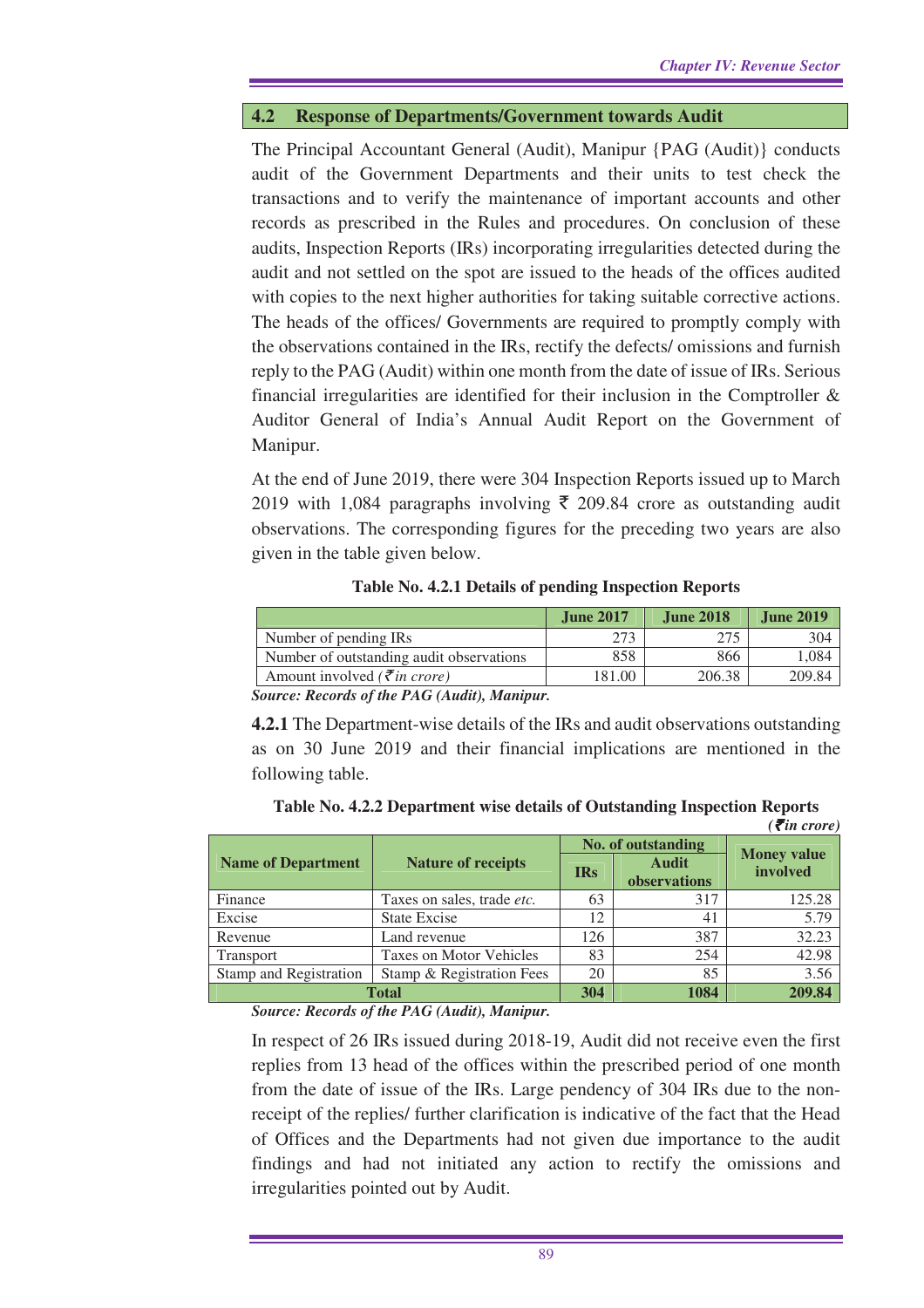Review of IRs for the period from 2009-10 to March 2018 pertaining to the Department of Taxes revealed that there are 18 outstanding IRs with financial involvement of  $\bar{\tau}$  270.05 crore on account of non-recovery of outstanding arrears, suspected evasion of taxes by suppression of turnover, non-assessment of dealers, non-filing of returns, concealment of items attracting higher tax, short levy of tax due to incorrect rate of tax, *etc.* This runs the risk of being time barred for recovery action. The position of outstanding audit findings was also brought to the notice of Chief Secretary, Government of Manipur in November 2019 so he issues necessary directions to the concerned authorities for ensuring recovery of the outstanding taxes before the dues become time-barred.

The Government may, therefore, consider having an effective monitoring system for taking prompt remedial action on the audit findings, in interests of their own revenue.

## **4.2.2 Departmental Audit Committee Meetings**

The Government has set up Audit Committees to monitor and expedite the progress of settlement of IRs and paragraphs therein, however, Departmental Audit Committee meeting were not held during 2018-19.

In view of the large pendency of IRs, the Government may ensure that Audit Committees meetings are conducted regularly on quarterly basis to expedite the clearance and settlement of outstanding IRs and paras therein.

## **4.2.3 Response of the Departments to the draft audit paragraphs**

The draft audit paragraphs proposed for inclusion in the Report of the Comptroller and Auditor General of India (CAG) are forwarded to the Principal Secretary/Secretaries of the concerned Department, drawing their attention to the audit findings and requesting them to send their response within four to six weeks. The fact of non-receipt of the replies from the Departments/ Government is invariably indicated at the end of such paragraphs included in the Audit Report of the CAG.

Five draft paragraphs were sent to the Principal Secretaries of the respective departments between June to September 2019. The responses received from the Department have been incorporated in the Audit Report.

## **4.2.4 Follow up on Audit Reports**

After the presentation of the Report of the Comptroller and Auditor General of India in the Legislative Assembly, the Departments shall submit *suo moto* Explanatory Notes to the Public Accounts Committee (PAC) within three months of tabling the Report. In spite of these provisions, the Explanatory Notes on Audit Paragraphs of the Reports were being delayed inordinately. Explanatory notes in respect of eight paragraphs/reviews from two Departments under the Revenue Sector (Transport and Taxation) had not been received for the Audit Reports for the years ended 31 March 2016 and 2018 (April 2020).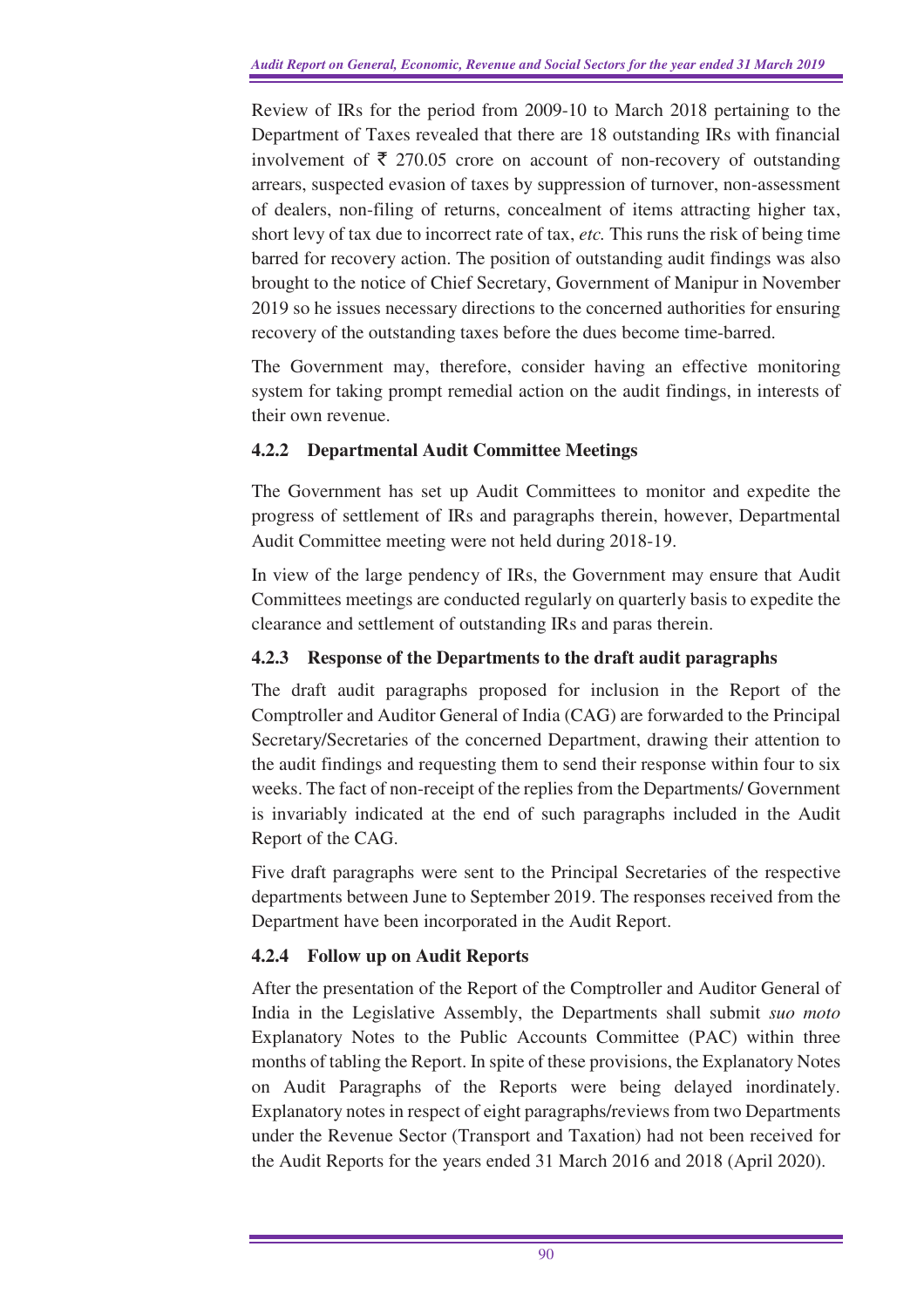The PAC discussed 38 selected paragraphs/reviews pertaining to the Audit Reports on the Revenue Sector for the years 2011, 2012, 2013, 2014 , 2016 and  $2017^{107}$  and its recommendations on 27 paragraphs were incorporated in their  $38<sup>th</sup>$ ,  $40<sup>th</sup>$ ,  $45<sup>th</sup>$ ,  $47<sup>th</sup>$ ,  $49<sup>th</sup>$  and  $51<sup>st</sup>$  Reports. However, Action taken Notes (ATNs) have not been received in respect of 21 recommendations of the PAC from the Departments concerned as mentioned in **Table No. 4.2.3**.

| Year | <b>Name of Department</b> | <b>No. of ATN outstanding</b> |
|------|---------------------------|-------------------------------|
| 2011 | <b>Transport</b>          |                               |
| 2012 | Transport                 |                               |
|      | Taxation                  |                               |
|      | Taxation                  | 3                             |
| 2013 | Tourism                   |                               |
|      | Transport                 |                               |
|      | Revenue                   |                               |
| 2014 | Taxation                  |                               |
|      | Transport                 |                               |
| 2016 | Revenue                   |                               |
| 2017 | Taxation                  |                               |
|      | <b>Total</b>              | 21                            |

**Table No. 4.2.3 Position of Outstanding ATNs on PAC recommendations**

*Source: Records of the PAG (Audit), Manipur.* 

**4.3 Analysis of the mechanism for dealing with the issues raised by Audit** 

To analyse the system of addressing the issues highlighted in the Inspection Reports/ Audit Reports by the Departments/ Government, the action taken on the audit paragraphs and performance audits included in the Audit Reports of the last 10 years for one Department *i.e.* Land Revenue Department was evaluated and included in this Audit Report.

The succeeding paragraphs **4.3.1** and **4.3.2** analyse the performance of Land Revenue Department under revenue Major Head 0029. Audit findings detected in the course of local audit during the last ten years and also the cases included in the Audit Reports for the years 2008-09 to 2017-18 were also analysed.

#### **4.3.1 Position of Inspection Reports**

The summarised position of the Inspection Reports (IRs) issued during the last 10 years, paragraphs included in these reports and their status as on 31 March 2019 are shown in the table given below.

|  |  |  |  |  |  | Table No. 4.3.1 Position of Inspection Reports |
|--|--|--|--|--|--|------------------------------------------------|
|--|--|--|--|--|--|------------------------------------------------|

*(*` *in crore)* 

| Year    | <b>Opening balance</b> |              |                       | <b>Addition during the year</b> |              |                       | <b>Clearance during the year</b> |       |                       | <b>Closing Balance during the</b><br>vear |       |                       |
|---------|------------------------|--------------|-----------------------|---------------------------------|--------------|-----------------------|----------------------------------|-------|-----------------------|-------------------------------------------|-------|-----------------------|
|         | <b>IRs</b>             | <b>Paras</b> | <b>Money</b><br>Value | <b>IRs</b>                      | <b>Paras</b> | <b>Money</b><br>Value | <b>IRs</b>                       | Paras | <b>Money</b><br>Value | <b>IRs</b>                                | Paras | <b>Money</b><br>Value |
| 2009-10 | .40                    | 366          | 1.423.08              | 14                              | 50           | 590.89                | 53                               | 147   | 201.69                | 101                                       | 269   | .812.28               |
| 2010-11 | 101                    | 269          | .812.28               | 10                              | 24           | 290.28                |                                  |       | 1.16                  | 110                                       | 289   | 2,101.40              |
| 2011-12 | 10                     | 289          | 2.101.4               | 12                              | 21           | 203.93                | h                                | 13    | 4.27                  | 116                                       | 297   | 2,301.06              |
| 2012-13 | 16                     | 297          | 2,301.06              | $\mathbf Q$                     | 23           | 303.6                 |                                  |       | 0.00                  | 124                                       | 320   | 2,604.66              |
| 2013-14 | 124                    | 320          | 2.604.66              | 6                               | 28           | 306.72                | 29                               | 73    | 96.72                 | 101                                       | 275   | 2,814.66              |
| 2014-15 | 101                    | 275          | 2.814.66              | −                               | 30           | 14.17                 |                                  |       | 0.00                  | 108                                       | 305   | 2,828.83              |

 $\overline{a}$ <sup>107</sup> Audit Report for the year ended 31 March 2018 is not included as it was placed before State Legislature on 14 February 2020 and yet to be selected by PAC for discussion (February 2020).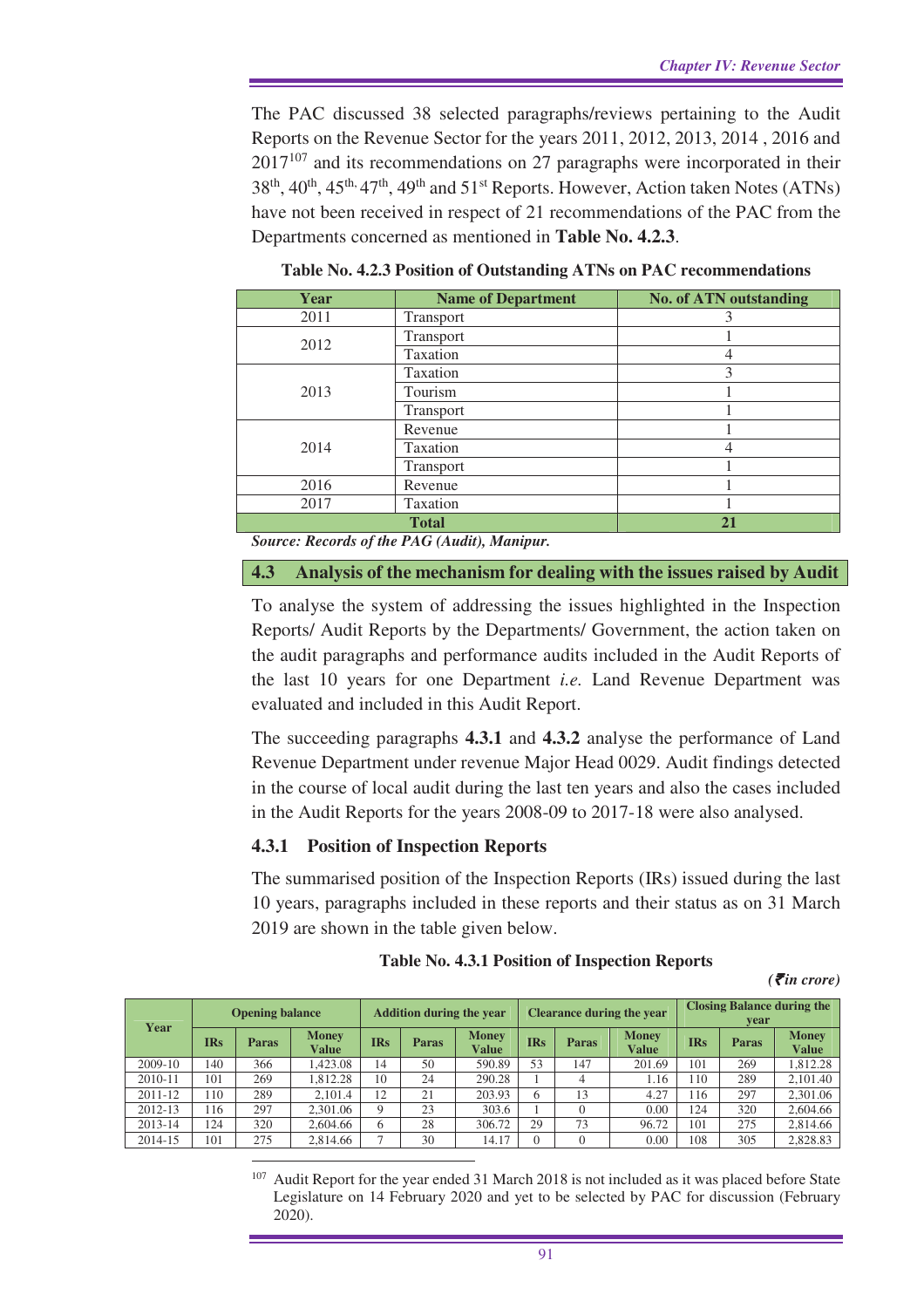| Year    |     | <b>Opening balance</b> |                       | <b>Addition during the year</b> |              |                       |            |              | <b>Clearance during the year</b> | <b>Closing Balance during the</b><br>vear |              |                              |
|---------|-----|------------------------|-----------------------|---------------------------------|--------------|-----------------------|------------|--------------|----------------------------------|-------------------------------------------|--------------|------------------------------|
|         | IRs | <b>Paras</b>           | <b>Money</b><br>Value | <b>IRs</b>                      | <b>Paras</b> | <b>Money</b><br>Value | <b>IRs</b> | <b>Paras</b> | <b>Money</b><br>Value            | <b>IRs</b>                                | <b>Paras</b> | <b>Money</b><br><b>Value</b> |
| 2015-16 | 108 | 305                    | 2.828.83              | $\overline{ }$                  | 27           | 151.16                |            | 48           | 146.28                           | 106                                       | 284          | 2,833.71                     |
| 2016-17 | 106 | 284                    | 2,833.71              | 14                              | 58           | 248.29                |            |              | 0.00                             | 119                                       | 338          | 3,082.00                     |
| 2017-18 | 19  | 338                    | 3.082.00              |                                 |              | 0.00                  |            | 31           | 16.52                            | 116                                       | 307          | 3,065.48                     |
| 2018-19 | 16  | 307                    | 3.065.48              | 10                              | 83           | 159.29                |            |              | 1.13                             | 26                                        | 387          | 3.223.64                     |

*Source: Records of the PAG (Audit), Manipur.* 

The Government is required to arrange *ad hoc* Committee meetings between the Department and PAG (Audit) to settle the old paragraphs. As would be evident from the above table, against there was 140 outstanding IRs with 366 paragraphs at the beginning of 2009-10. While the number of outstanding IRs decreased to 126, the number of outstanding paragraphs increased to 387 at the end of 2018- 19. This was indicative of the fact that adequate steps needed to be taken by the department in this regard.

## **4.3.2 Action taken on the recommendations accepted by Departments/ Government**

The following Performance Audits on the Taxation and Transport Departments were featured in the Audit Reports of the last five years. The details of recommendations and their status are given in the following table.

| <b>Year of Audit</b><br><b>Report</b> | Name of<br><b>Performance</b><br><b>Audit</b>                             | No. of<br>recomme<br>ndations | <b>Details of the recommendations</b>                                                                                                                                                                                                                                                                                                                                                                                                                                                                                                                                                                                                                                                                                                                                                                  | <b>Status</b>                                                                                                                                                                                                                    |
|---------------------------------------|---------------------------------------------------------------------------|-------------------------------|--------------------------------------------------------------------------------------------------------------------------------------------------------------------------------------------------------------------------------------------------------------------------------------------------------------------------------------------------------------------------------------------------------------------------------------------------------------------------------------------------------------------------------------------------------------------------------------------------------------------------------------------------------------------------------------------------------------------------------------------------------------------------------------------------------|----------------------------------------------------------------------------------------------------------------------------------------------------------------------------------------------------------------------------------|
| 2014-2015                             | Performance<br>Audit on<br>"Admissibility<br>of Input Tax<br>Credit"      | $\overline{4}$                | For effective implementation of<br>Input Tax Credit,<br>• The Department should bring<br>automation in assessment and<br>encourage online filing of<br>returns, grievance redressal,<br>$etc.$ ;<br>• The deficiencies of the Input<br>Tax Credit system pointed out<br>with<br>respect<br>to<br>record<br>maintenance,<br>filing<br>and<br>scrutiny<br>$\sigma$ f<br>returns,<br>enforcement, etc., be addressed<br>through<br>appropriate<br>notifications;<br>• The Department should place a<br>system of cross verification of<br>tax invoices in support of Input<br>Tax Credit claims with details<br>available with selling dealers;<br>and<br>System for selection of dealers<br>and planning for Tax Audit and<br>Audit Assessment should be<br>evolved and implemented at an<br>early date. | During<br><b>PAC</b><br>discussion<br>on<br>08.12.2016, the<br>Department<br>stated that<br>all<br>the<br>recommendatio<br>will<br>be<br>ns<br>with<br>covered<br>introduction of<br>fully<br>the<br>automated<br>system of GST. |
| 2014-2015                             | Implementatio<br>n of Smart<br>Card Project<br>for Driving<br>License and | $\overline{4}$                | The Government may consider<br>the following to ensure effective<br>implementation of the Smart Card<br>project:                                                                                                                                                                                                                                                                                                                                                                                                                                                                                                                                                                                                                                                                                       | During<br><b>PAC</b><br>discussion<br>on<br>07.01.2017<br>the<br>Department<br>stated that it has<br>taken up steps to                                                                                                           |

**Table No. 4.3.2 Status of Recommendations of Performance Audits**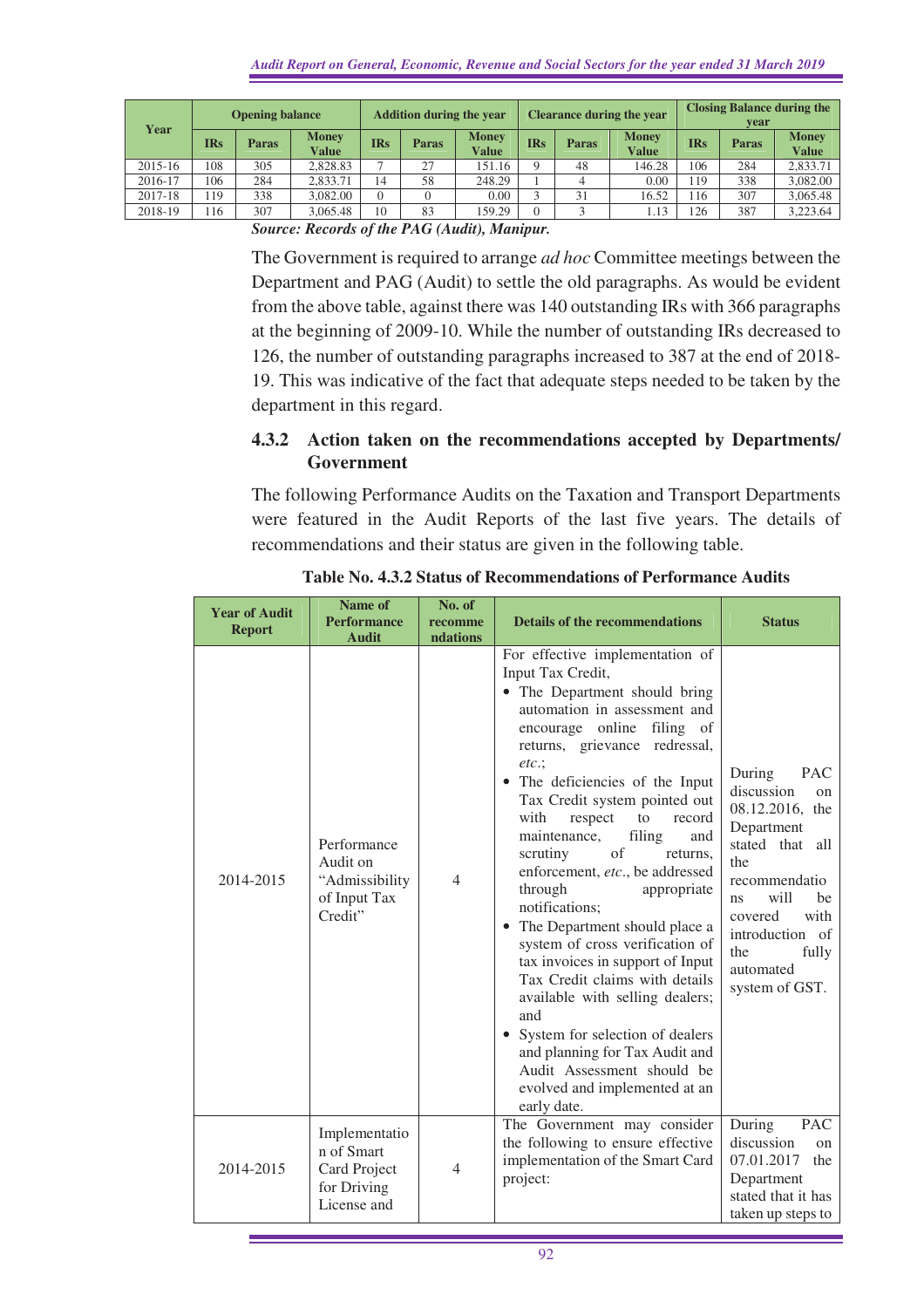| <b>Year of Audit</b><br><b>Report</b> | Name of<br><b>Performance</b><br><b>Audit</b>                                         | No. of<br>recomme<br>ndations | <b>Details of the recommendations</b>                                                                                                                                                                                                                                                                                                                                                                                                                                                                                                                                                                                                                                                                                                                                                                                                  | <b>Status</b>                                                                                                                                                                                                                                                                                |
|---------------------------------------|---------------------------------------------------------------------------------------|-------------------------------|----------------------------------------------------------------------------------------------------------------------------------------------------------------------------------------------------------------------------------------------------------------------------------------------------------------------------------------------------------------------------------------------------------------------------------------------------------------------------------------------------------------------------------------------------------------------------------------------------------------------------------------------------------------------------------------------------------------------------------------------------------------------------------------------------------------------------------------|----------------------------------------------------------------------------------------------------------------------------------------------------------------------------------------------------------------------------------------------------------------------------------------------|
|                                       | Registration<br>Certificate                                                           |                               | • Prepare a plan indicating target<br>dates of completion of the<br>project in all districts of the<br>State for timely issue of<br>Registration Certificates and<br>Driving<br>Licenses,<br>and<br>vigorously<br>monitor<br>implementation;<br>• Instructions may be issued to<br>ensure that no Registration<br>Certificates<br>Driving<br><b>or</b><br>Licenses are issued in manual<br>form;<br>• Prepare an action plan to<br>convert<br>all<br>backlog<br>Registration Certificates and<br>Driving Licenses into smart<br>card within a specific time<br>frame and declare them invalid<br>after a prescribed time limit;<br>and<br>• Involve dealers and driving<br>schools in the process of<br>issuing of certificates and make<br>it incumbent upon them to<br>obtain only Smart Cards as is<br>the practice in some States. | smooth<br>ensure<br>effective<br>and<br>implementation<br>of the project in<br>all the DTO<br>offices<br>by<br>conversion<br>of<br>manual DLs to<br><b>Smart Card DLs</b><br>and by tying up<br>with<br>some<br>Driving Schools<br>to<br>spread<br>awareness<br>regarding<br>this<br>matter. |
| 2016-17                               | Performance<br>Audit on<br>System of<br>Assessment<br>under Value<br><b>Added Tax</b> | 4                             | The Department may consider the<br>following:<br>• Establish a system of scrutiny<br>guidelines,<br>with<br>proper<br>checklist with in-built method<br>of screening for further<br>scrutiny;<br>• In view of lapses noticed in the<br>Value Added Tax regime,<br>reorganise the tax collection<br>structure to use all types of<br>assessments and audits<br>as<br>provided in the Manipur Goods<br>and Service Tax Act for<br>safeguarding the interest of<br>government revenue;<br>· Establish monitoring system<br>through system of control<br>registers<br><sub>or</sub><br>Management<br>Information System, periodic<br>reporting, prescribed checks<br>and review etc.; and<br>• Ensure that tax manuals are<br>prepared for standardising the<br>entire processes with the Goods<br>and Service Tax regime.                 | During<br><b>PAC</b><br>discussion<br>on<br>04.06.2019, the<br>Department<br>stated that the<br>issues<br>highlighted and<br>the<br>recommendatio<br>will<br>ns<br>be<br>incorporated in<br>the proper in the<br>GST regime.                                                                 |

*Source: Records of the PAG (Audit), Manipur.* 

Ľ,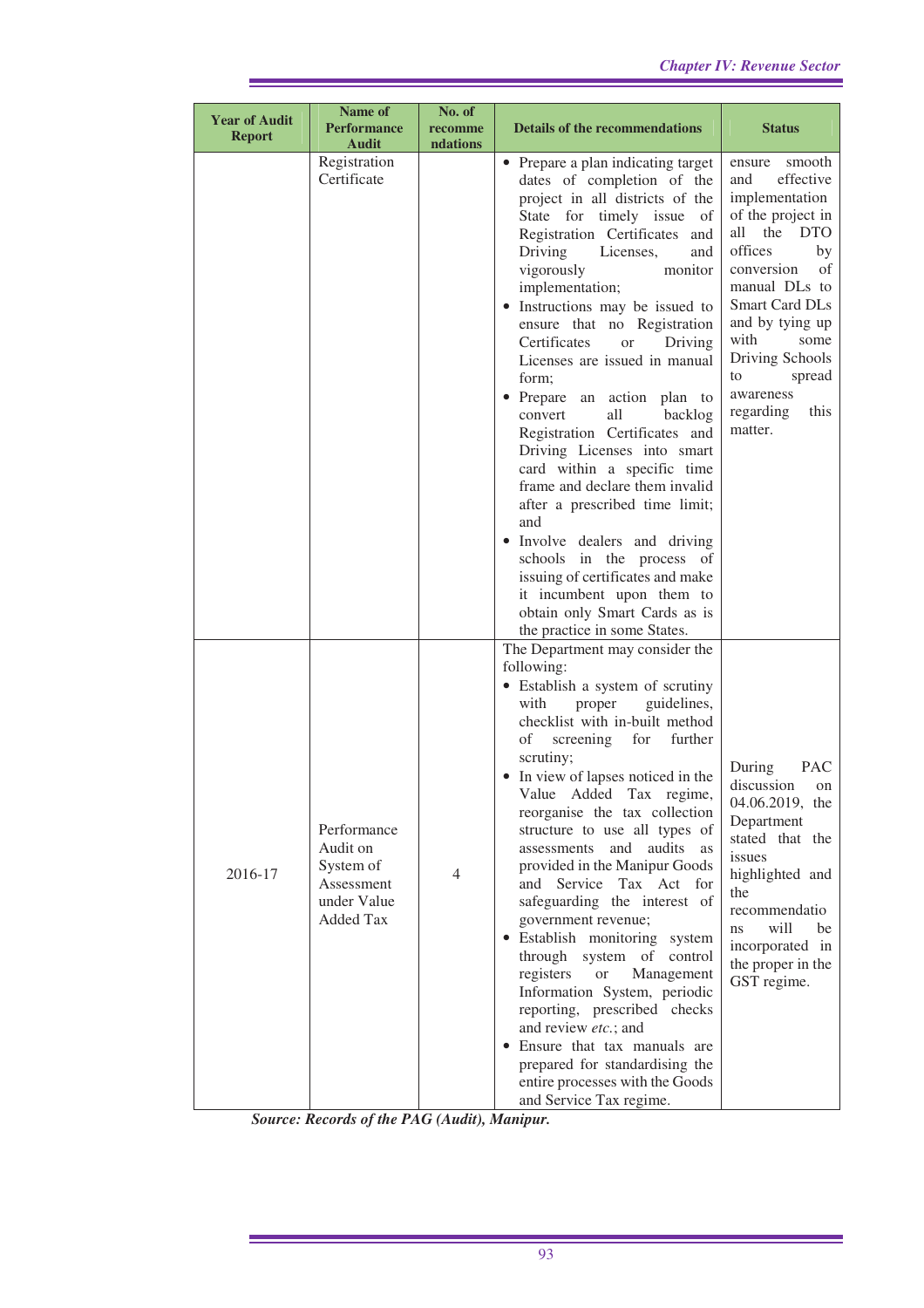### **4.4 Audit Planning**

The audit units under various Departments are categorised into high, medium and low risk units according to their revenue position, volume of transactions, past trends of audit observations and other parameters. The annual audit plan is prepared on the basis of risk analysis which *inter alia* include critical issues in Government revenues and tax administration *i.e.* Budget Speech, White Paper on State Finances, Reports of the Finance Commission (State and Central), recommendations of the Taxation Reforms Committee, statistical analysis of the revenue earnings during the past five years, features of the tax administration, audit coverage and its impact during past five years, *etc.* 

During the year 2018-19, there were 60 auditable units, of which 26 units were planned and audited, which is 100 *per cent* of the total planned units.

### **4.5 Results of Audit**

#### **Position of local audit conducted during the year**

Test check of the records of Taxation Department, Transport Department and Land Revenue Department conducted during the year 2018-19 showed underassessment/short levy/loss of revenue/non-realisation of outstanding revenues aggregating to  $\bar{\mathcal{F}}$  4.25 crore in 26 cases. During the course of the year, the Department did not furnish any reply regarding under assessment and other deficiencies, which were pointed out in audit during 2018-19. The Departments had recovered  $\bar{\bar{\tau}}$  14.6 lakh during 2018-19 pertaining to the audit findings of the previous year.

#### **4.6 Coverage of this Report**

This Report contains four compliance audit paragraphs involving financial effect of  $\bar{\bar{\xi}}$  3.29 crore.

The Departments/ Government have accepted audit observations involving  $\bar{\xi}$  3.29 crore out of which  $\bar{\xi}$  0.42 crore has been recovered. These are discussed in succeeding paragraphs.

## **COMPLIANCE AUDIT PARAGRAPHS**

## **REVENUE DEPARTMENT**

#### **4.7 Temporary misappropriation of Government money**

**Revenue collected by six offices of Revenue Department from hill house tax, land registration fees, marriage registration fees,** *etc.* **amounting to**  ` **42.38 lakh was temporarily misappropriated out of which,** ` **39.47 lakh was deposited after being pointed out by audit and balance** ` **2.91 lakh was not deposited.** 

As per Rule 7(1) of the Central Treasury Rules, as adopted by Government of Manipur, all the moneys received by or tendered to the government officers on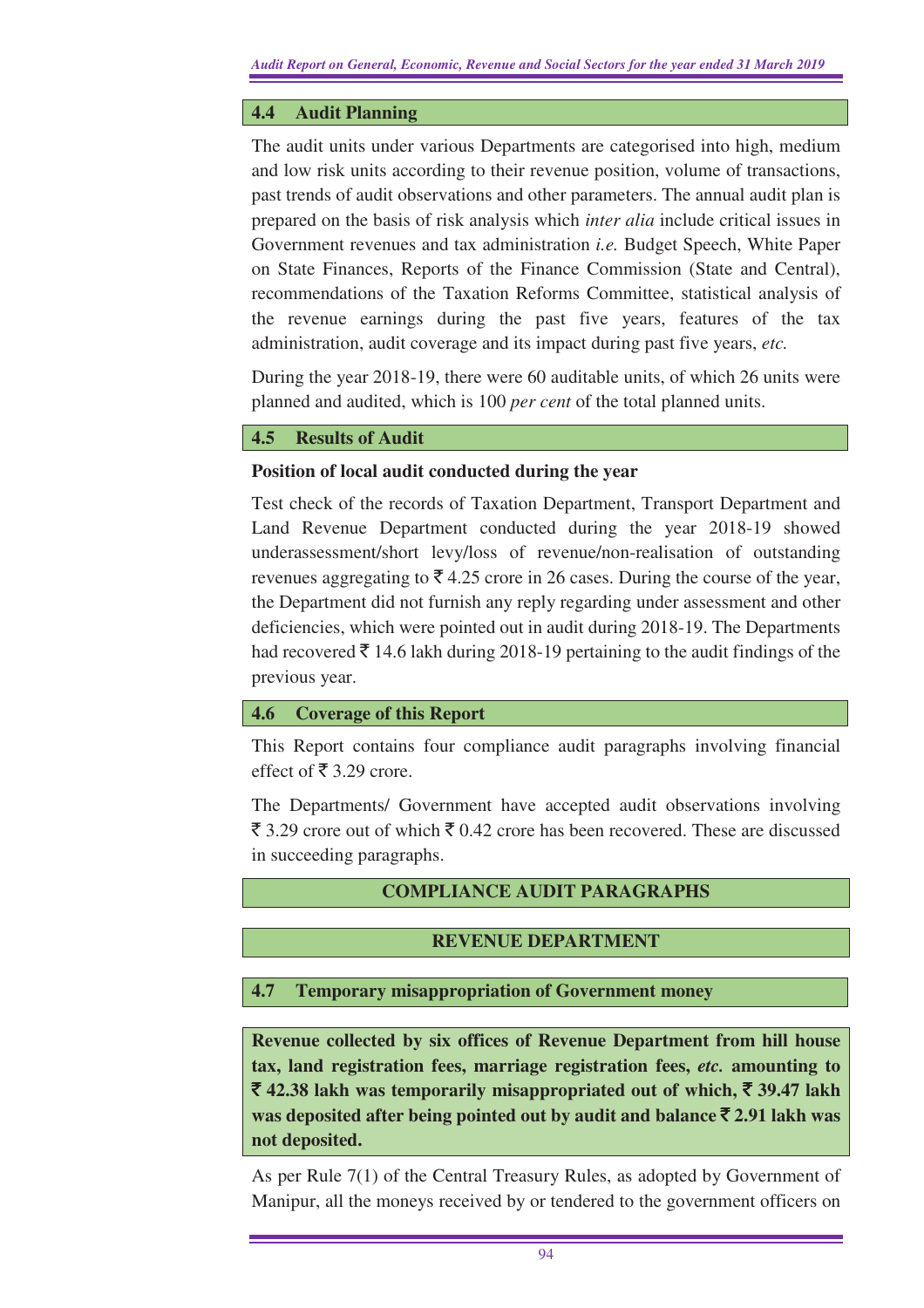account of government revenue shall, without undue delay be deposited in full into the treasury and shall be included in the Government account.

As per rule 7 of the General Financial Rules as adopted by Government of Manipur, all moneys received by or on behalf of the Government either as dues of Government or for deposit, remittance or otherwise, shall be brought into Government Account without delay.

On scrutiny of records of the Sub-Divisional Officers (SDOs) and Sub-Registrars of Revenue Department (SRs), Manipur, Audit noticed (May 2018 to December 2018) that the officer had collected  $\bar{\tau}$  124.84 lakh as revenue from hill house tax, land registration fees, marriage registration fees, *etc.* during 2012 to November 2019 in six offices<sup>108</sup>.Out of the amount collected,  $\bar{\tau}$  39.47 lakh was deposited into the Government account with delays ranging from one year to seven and half years<sup>109</sup> (as on September 2019) without any recorded reason and the remaining amount of  $\bar{\tau}$  2.91 lakh was yet to be deposited as of August 2020 as detailed in the following table.

**Table No. 4.7.1 Statement showing details of revenue collected, deposited and outstanding in respect of Revenue Department** 

| (Amount in $\bar{z}$    |                             |                                 |               |                            |                                         |                    |  |  |
|-------------------------|-----------------------------|---------------------------------|---------------|----------------------------|-----------------------------------------|--------------------|--|--|
| Name of                 | <b>Particulars of</b>       | <b>Period of</b>                | <b>Amount</b> |                            | <b>Amount Deposited and Outstanding</b> |                    |  |  |
| <b>Office</b>           | revenue                     | collection                      | collected     | <b>Amount</b><br>deposited | Date of<br>deposit                      | <b>Outstanding</b> |  |  |
| SDO,<br>Thanlon         | <b>Hill House Tax</b>       | March-<br>August 2018           | 7,690         | $\Omega$                   |                                         | 7690               |  |  |
| SDO,                    | Registration                | April 2016-<br>November<br>2019 | 4,16,150      | 116000                     | October<br>2018                         | 150                |  |  |
| KeiraoBitra             | fee                         |                                 |               | 300000                     | November<br>2019                        |                    |  |  |
| SDO, Island             | Hill House Tax              | During 2017                     | 41,520        | $\Omega$                   |                                         | 41520              |  |  |
| SDO,<br>Tipaimukh       | Hill House Tax              | $2012$ to<br>September<br>2018  | 2,41,567      | $\Omega$                   |                                         | 241567             |  |  |
|                         | Registration &              | April 2013-                     |               | 67, 63, 726                | Without<br>any delay                    |                    |  |  |
| SR, Thoubal             | Marriage fees<br>and Others | November<br>2018                | 85,75,107     | 18,11,381                  | July-<br>November<br>2018               | $\Omega$           |  |  |
|                         |                             |                                 |               | 14,82,074                  | Without<br>any delay                    |                    |  |  |
| SR,<br><b>Bishnupur</b> | Registration<br>fee         | April 2013-<br>October<br>2019  | 32,02,330     | 1098000                    | August<br>2018                          | $\Omega$           |  |  |
|                         |                             |                                 |               | 622256                     | September-<br>October<br>2019           |                    |  |  |
|                         | <b>Total</b>                |                                 | 124,84,364    | 121,93,437                 |                                         | 2,90,927           |  |  |

*Source: Departmental Records.* 

 $\overline{a}$ 

<sup>108</sup> (i) Sub-Divisional Office (SDO), Thanlon, (ii) SDO, Keirao Bitra, (iii) SDO, Island, (iv) SDO, Tipaimukh, (v) Sub-Registrar Office, Thoubal and (vi) Sub-Registrar Office, Bishnupur.

<sup>&</sup>lt;sup>109</sup> From the first month of collection (April 2012) to last month (September 2018) of collection.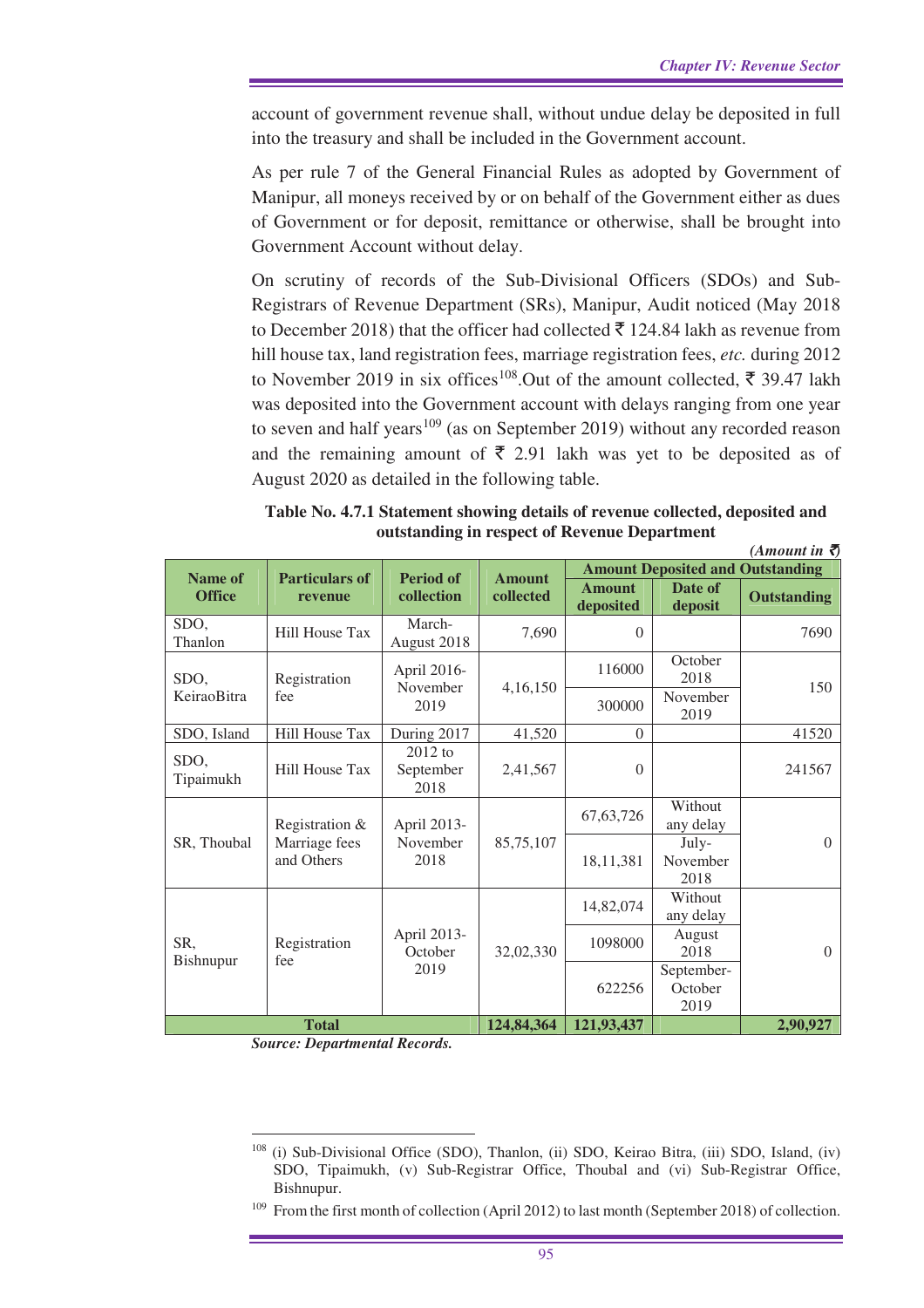While admitting the audit observation, three out of the six offices furnished $110$ (September 2019 to December 2019) deposit challans of  $\bar{\xi}$  39.47 lakh out of  $\bar{\xi}$  42.38 lakh, which were deposited during July 2018 to November 2019 at the instance of audit.

SDO, Thanlon (September 2018), SDO, Tipaimukh (September 2018) and SDO, Island (December 2018) stated that the process for remitting the amount into Treasury had been initiated, and the status will be intimated to Audit. However, status of remittance is yet to be received from these offices (April 2020).

Hence, in violation of the financial codes, the six SDO/ Sub-Registrar offices temporarily misappropriated  $\bar{\tau}$  39.47 lakh which was deposited into the Government Account after a lapse of one to seven and half years only after being pointed out by audit and  $\bar{\xi}$  2.91 lakh remained to be deposited to government account.

*Recommendation: Apart from strengthening internal controls at DDO/ CCO level, the Department should initiate action against the officials responsible for the temporary misappropriation of Government money.*

#### **4.8 Short-realisation of registration fee and stamp duty**

**Sub-Registrar, Imphal East had short levied registration fee and stamp duty on lease of property by way of transfer of equity shares, resulting in short realisation of revenue of** ` **14.00 lakh.** 

As per Government of Manipur (GoM), Secretariat, Revenue Department Notification No.1/2/97-Com (Rev) dated 14.6.1999, Registration fees for lease will be  $\bar{\tau}$  15 for value upto  $\bar{\tau}$  1000 and  $\bar{\tau}$  10 for every addition of  $\bar{\tau}$  1000 for a consideration equal to, Annual Average Rent (AAR) and/or advance as set forth in the Lease.

Under Section No.62 (a) of Indian Stamp (Manipur Amendment) Act, 1989 relating to case of transfer (whether with or without consideration) of shares/equity, in an incorporated company or other body corporate, Stamp Duty shall be payable at the rate of 75 paise for every hundred rupees or part thereof of the value of the share.

On scrutiny of records (July 2018) maintained by the Office of the Sub-Registrar, Imphal East, Audit noticed that in consideration for lease of property, two parties<sup>111</sup> had transferred 80,00,000 equity share was agreed  $\mathcal{Q} \bar{\tau}$  10 per share.

 $\overline{a}$ <sup>110</sup> (i) Sub-Registrar, Thoubal furnished (September 2019) deposit challan of  $\bar{\mathfrak{F}}$  18.11 lakh deposited during July 2018 to November 2018. (ii) SDO, Keirao Bitra furnished (November 2019) deposit challan of  $\bar{\mathcal{F}}$  4.16 lakh deposited during October 2018 and November 2019. (iii) Sub-Registrar Office, Bishnupur furnished (October 2018 and December 2019) deposit challan of  $\bar{\tau}$  17.20 lakh deposited during July 2018 to October 2019.

<sup>111</sup> Deed between Mr. Henry Okram, Mantripukhri (First Party) and M/s Shangnao Tourism Development Private Limited, Sangaiprou (Second Party).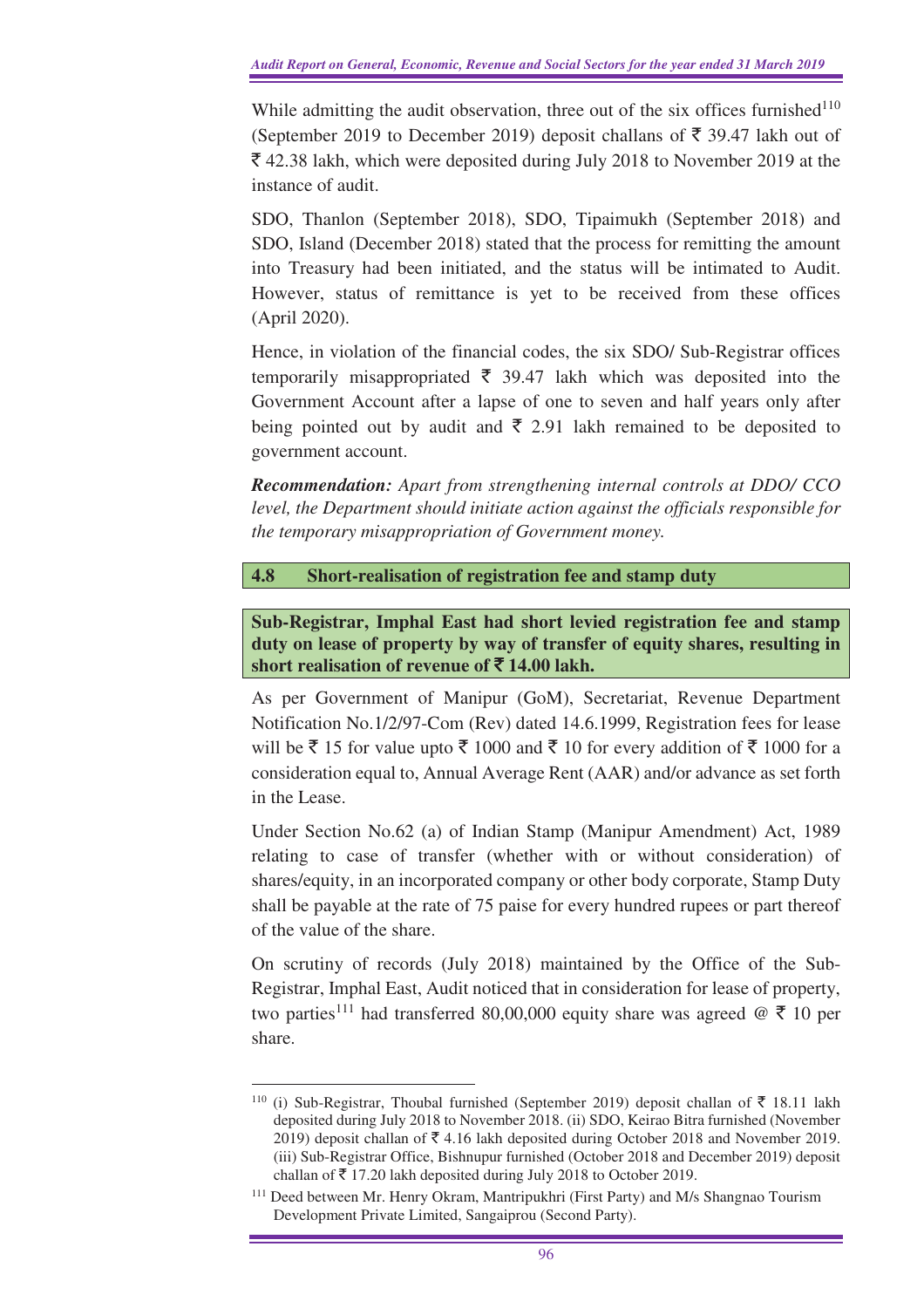The Department miscalculated the Registration fees for lease and Stamp duties against the rate provided as per order of the GoM dt.14.06.1999 and Section 62(a) mentioned above and levied only  $\bar{\xi}$  229<sup>112</sup> against the leviable amount of ₹ 14,00,005<sup>113</sup>. This resulted in short levy of ₹ 14 lakh *i.e.* ₹ 8 lakh (Registration Fee) *plus* ₹ 6 lakh (Stamp Duty) respectively as worked out under.

| (Amount in $\bar{z}$ ) |                                   |                  |               |                                    |               |      |                              |               |              |
|------------------------|-----------------------------------|------------------|---------------|------------------------------------|---------------|------|------------------------------|---------------|--------------|
| Regn.                  | <b>Period</b><br><b>Allotment</b> |                  |               | <b>Details of Registration Fee</b> |               |      | <b>Details of Stamp Duty</b> |               |              |
| No. $\&$               | of                                | of equity        | <b>Levied</b> | leviable <sup>114</sup>            | <b>Short-</b> | Lev- | leviable <sup>115</sup>      | <b>Short-</b> | <b>Total</b> |
| <b>Date</b>            | <b>Lease</b>                      | share            |               |                                    | fall          | ied  |                              | fall          |              |
| $\left(1\right)$       | (2)                               | (3)              | (4)           | (5)                                | (6)           | (7)  | (8)                          | $(9) =$       | $(10) =$     |
|                        |                                   |                  |               |                                    |               |      |                              | $(8)-(7)$     | $(6)+(9)$    |
| 581 of                 | 35                                | 80,00,000        |               |                                    |               |      |                              |               |              |
| 19.2.2015              | years                             | $@ \t{3} 10$ per | 49            | 8,00,005                           | 7.99.956      | 180  | 6.00.000                     | 5,99,820      | 13,99,776    |
|                        |                                   | share            |               |                                    |               |      |                              |               |              |

**Table No. 4.8.1 Details of collection of Registration Fee and Stamp Duty**

While admitting the audit observation, the Department stated (August 2019) that notice has been served to both parties for realisation/ payment of balance registration fee and stamp duty. Action should also be initiated against the Sub-Registrar's office for gross miscalculation of Registration fee and stamp duty due.

*Recommendation: There is a need for an internal control system including internal audit for cross verification by higher officers, for rates applied by executive officers to ensure correct collection of revenue as applicable.* 

#### **4.9 Suspected evasion of Tax and loss of government revenue**

**Failure of the Assessing Authority (AA) to detect suppression of Sales under Manipur Value Added Tax (MVAT) Act resulted in suspected evasion of tax and loss of Government revenue amounting to**  $\bar{\mathbf{z}}$  **2.69 crore.** 

The Manipur Value Added Tax (MVAT) Act, 2004 and the MVAT Rules, 2005 stipulate that:

- $\triangleright$  Where the Commissioner is not satisfied with the correctness of any return filed, or bona fides of any claim of exemption, deduction, concession, input tax credit or genuineness of any declaration; or the Commissioner has reasons to believe that detailed scrutiny of the case is necessary; the Commissioner may require a dealer to produce books of account and all evidence on which the dealer relies in support of his returns after giving opportunity of being heard. [Section 36(1)]
- $\triangleright$  The Commissioner, after considering all the evidence produced in course of the proceedings or collected by him shall confirm the order of assessment or re-assess the amount of tax due from the dealer or assess the amount of

 $\overline{a}$ 

<sup>&</sup>lt;sup>112</sup>  $\bar{\mathbf{\xi}}$  49 as Registration fee and  $\bar{\mathbf{\xi}}$  180 as stamp duty.

<sup>&</sup>lt;sup>113</sup>  $\bar{\tau}$  8,00,005 as Registration fee and  $\bar{\tau}$  6,00,000 as Stamp duty.

 $114$  [15 + {(80,00,000 x 10 - 1000)/1000} x 10] =  $\overline{z}$  8,00,005.

Article No. 62 (a) of Indian Stamp (Manipur Amendment) Act, 1989.

 $=\frac{80,00,000 \times 10 \times 75}{100 \times 100} = 26,00,000.$  $100 x 100$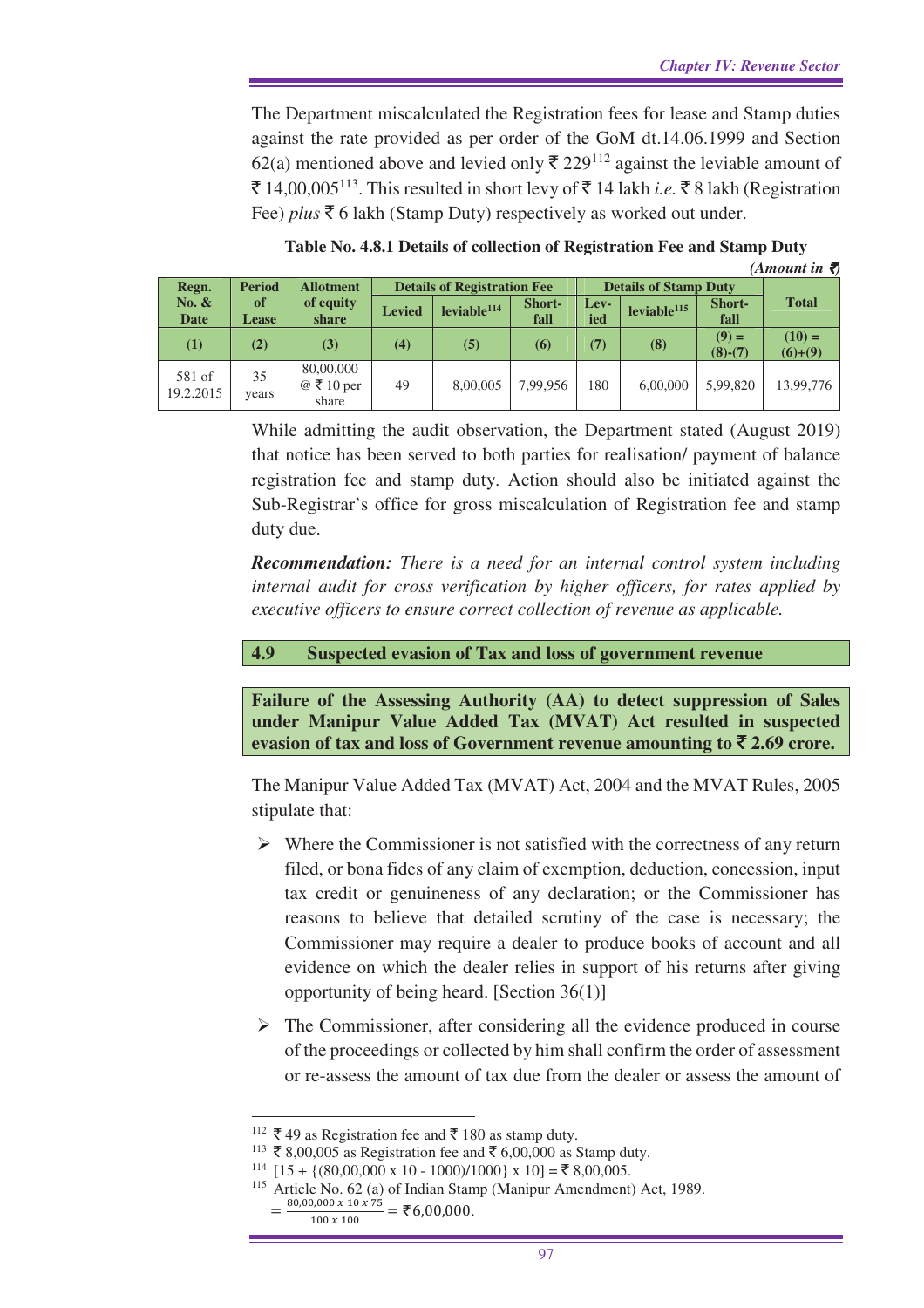tax due from the dealer, if no assessment has been made under Section 35. [Section  $36(5)$ ]

- $\triangleright$  If the dealer has not furnished returns or furnished incomplete and incorrect returns or failed to comply with any notice, the Commissioner shall assess to the best of his judgment the amount of tax due from such dealer. [Section 36(6)]
- $\triangleright$  Further, if the Assessing Authority is satisfied that the escapement is without any reasonable cause, he may direct the dealer to pay, by way of penalty, a sum equal to twice the amount of tax additionally assessed. [Section  $36(7)$ ]

Test check of records<sup>116</sup> in audit revealed that one dealer M/s M.R. Roller Flour Mill filed returns under Section 34 (Self-assessment) of MVAT Act for the year 2015-16 with a Sale of  $\bar{\mathfrak{S}}$  12.99 lakh. Audit assessment of the dealer was not made as the returns filed by the assessee were accepted.

However, as per the information collected by Audit from the Income Tax Department it was noticed that during 2015-16, the dealer made Sales of  $\bar{\xi}$  61.95 crore from sale of atta, maida, suji and bran, which are taxable at 5 *per cent*<sup>117</sup>. Since the actual value of sales of different components of sale mix could not be sorted out, the value of bran portion (exempted item) was taken as 13 *per cent* following the norms for bran output as mentioned in the Project Profile on Mini Flour Mill of the Ministry of Micro, Small & Medium Enterprises, GoI. Based on this calculation, the tax suspected to have been evaded has been worked out as follows.

| Table No. 4.9.1 Details of tax suspected to have been evaded |  |  |
|--------------------------------------------------------------|--|--|
|--------------------------------------------------------------|--|--|

 $(A$ *mount in*  $\bar{Q}$ 

| <b>Period</b> | <b>Gross Sales</b><br>as per<br><b>Income Tax</b><br>returns | <b>Exempted</b><br>sales<br>$(@13\%)$ | Net sales as<br>per Income<br><b>Tax returns</b> | <b>Net Sales</b><br>as per<br><b>MVAT</b><br>returns | <b>Sales</b><br>suppressed | Tax evaded @<br>$5 \%$ |
|---------------|--------------------------------------------------------------|---------------------------------------|--------------------------------------------------|------------------------------------------------------|----------------------------|------------------------|
| (I)           | (2)                                                          | (3)                                   | $(4) = (2)-(3)$                                  | (5)                                                  | $(6)=(4)-(5)$              | $(7)=5\%$ of (6)       |
| $2015 - 16$   | 61.94.49.463                                                 | 8.05.28.430                           | 53,89,21,033                                     | 12,99,224                                            | 53,76,21,809               | 2,68,81,090            |

Thus, failure of the Department in proper assessment of sales and to invoke the provision of Section 36(6) *ibid* to assess to the best of his judgment the amount of tax led to evasion of tax of  $\bar{\tau}$  2.69 crore. The Department needs to call an explanation from the assesse and verify the possible evasion of tax.

While admitting the audit observation, the Department stated (July 2019) that explanation has been called from the assesse.

 $\overline{a}$ <sup>116</sup> Out of 394 dealers test checked.

<sup>&</sup>lt;sup>117</sup> Wheat bran, an exempted item, is not considered here.